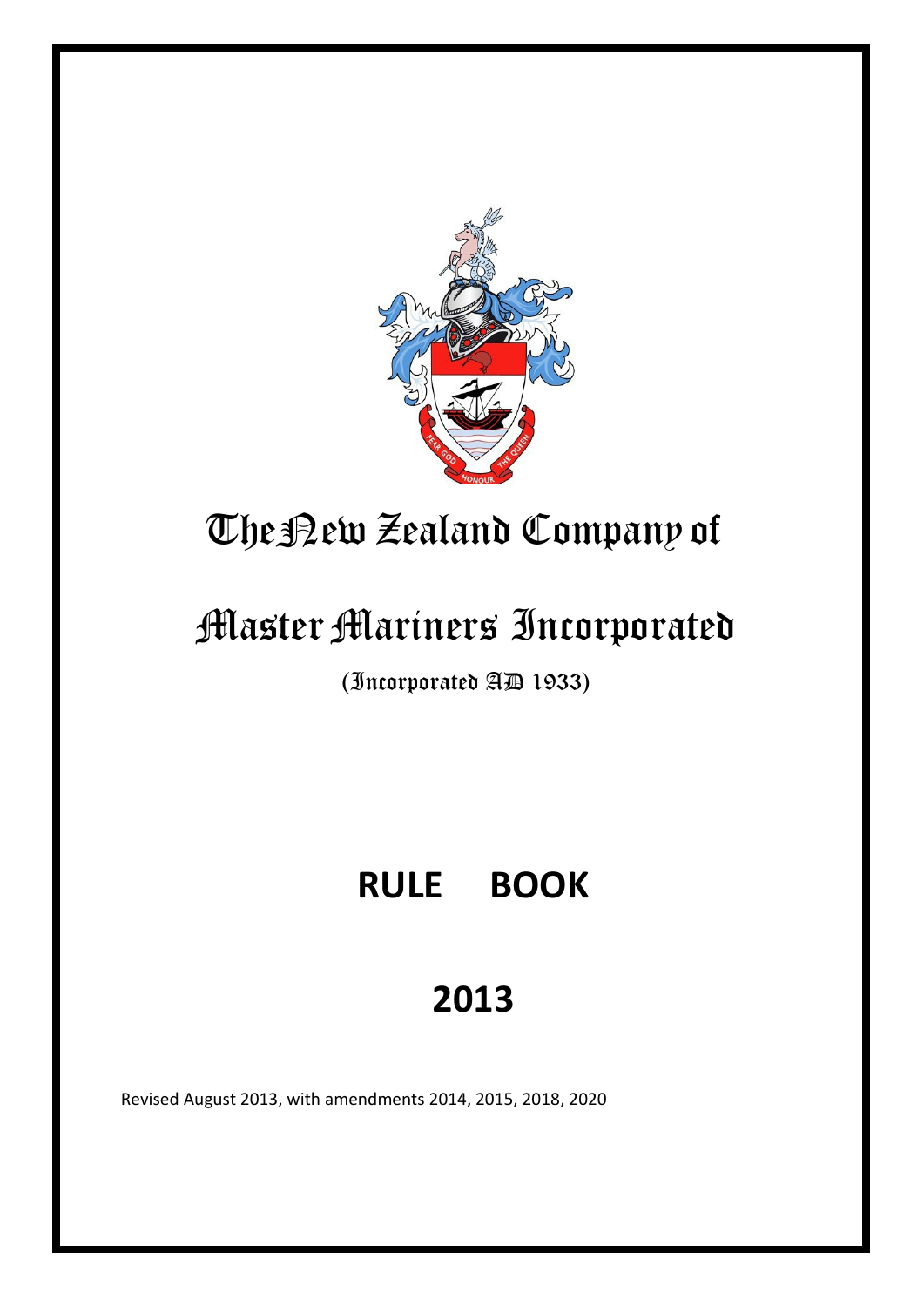#### **RECORD OF AMENDMENTS**

#### **At the Company's AGM on 13th August 2014 rule 8.2 was amended to read**:

8.2 The Annual Levy shall be payable for the period from 1 April to 31 March in the following year, based on Branch numbers, including Associates of the Branch, as at 1 July each year and shall be paid to the General Secretary/Treasurer by 1 August. Levies not paid within 3 months of the date shall be deemed to be in arrears.

#### **At the Company's AGM on 12th August 2015 the following rules were revised/inserted to read:**

- 2 "Levy" means the annual payment made by the Branch to the Company for every Member (except Students) and Associate of the Branch, the sum of which as fixed by the Executive Council.
- 4.1 There shall be six (6) classes of Membership:
- 4.1.6 Student Membership any student of nautical studies prior to obtaining a certificate of "Watch Keeper Deck" – can apply for this membership. This member shall have no voting rights, but will be accepted for Associate Membership once certificated, and then the same voting rights as for Ordinary Members will apply.
- 8.2 The Annual Levy shall be payable for the period from 1 April to 31 March in the following year, based on Branch numbers, including Associates of the Branch, but NOT including Students, as at 1 July each year and shall be paid to the General Secretary/Treasurer by 1 August. Levies not paid within 3 months of the date shall be deemed to be in arrears.

#### **At the Company's AGM on 8th August 2018 rule 4.1.5 was amended to read:**

4.1.5 Associate Membership – the holder of a certificate of competency as Watch Keeper Deck or First Mate (Foreign Going) may apply for Associate Membership of the Company. Associate Members shall have the same voting rights as Ordinary Members.

#### **At the Company's AGM on 5 th August 2020, rule 16 was amended (in part) to read**:

- 16. … Company General 10 Members …
- **Note:** Technical corrections have also been made to bring the legal name of the Company as shown in these Rules into line with the name registered with NZ Companies Office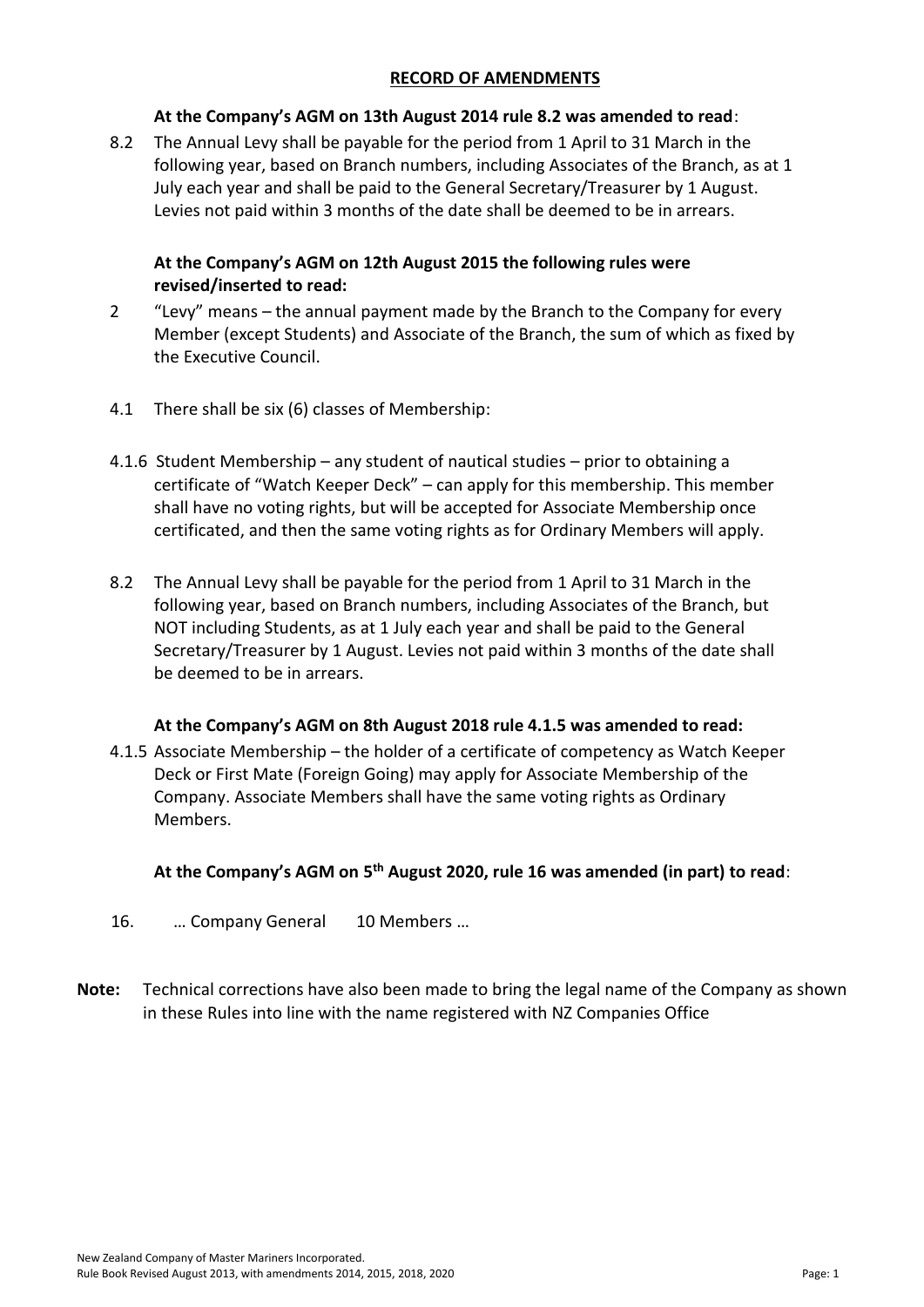# **RULES OF NEW ZEALAND COMPANY OF MASTER MARINERS INCORPORATED**

#### 1. The name of the Company shall be **NEW ZEALAND COMPANY OF MASTER MARINERS INCORPORATED**

#### **INTERPRETATION**

2. The decision of the Executive Council on the interpretation of the rules or on any matter or thing not contained therein but pertaining to the Company, its property or interest, shall be conclusive and binding on all Members. In the interpretation of these rules the following terms shall have the meanings hereinafter assigned to them unless a contrary intention appears:

"**Company**" means - New Zealand Company of Master Mariners Incorporated.

"**Executive Council**" means - the Council for the time being constituted under rule 20 of these rules.

"**Year**" means - the financial year of the Company which shall extend from 1 April in any year until 31 March in the following year.

"**Resolution**" means - a resolution passed by a majority of Members entitled to vote at a general or committee meeting.

"**Member**" means - except where otherwise required by the context, a Member within the classes provided in rule 4 of these rules, but excludes Associates of the Branch.

"**Subscription**" means – the annual payment made by Members to their Branch as fixed at the Branch Annual General Meeting, which shall include the Company levy.

"**Levy**" means – the annual payment made by the Branch to the Company for every Member (except Students) and Associate of the Branch, the sum of which as fixed by the Executive Council. $1$ 

Words importing singular number shall include plural, and vice versa, masculine shall include feminine.

<sup>1</sup> Amended at AGM 12 August 2015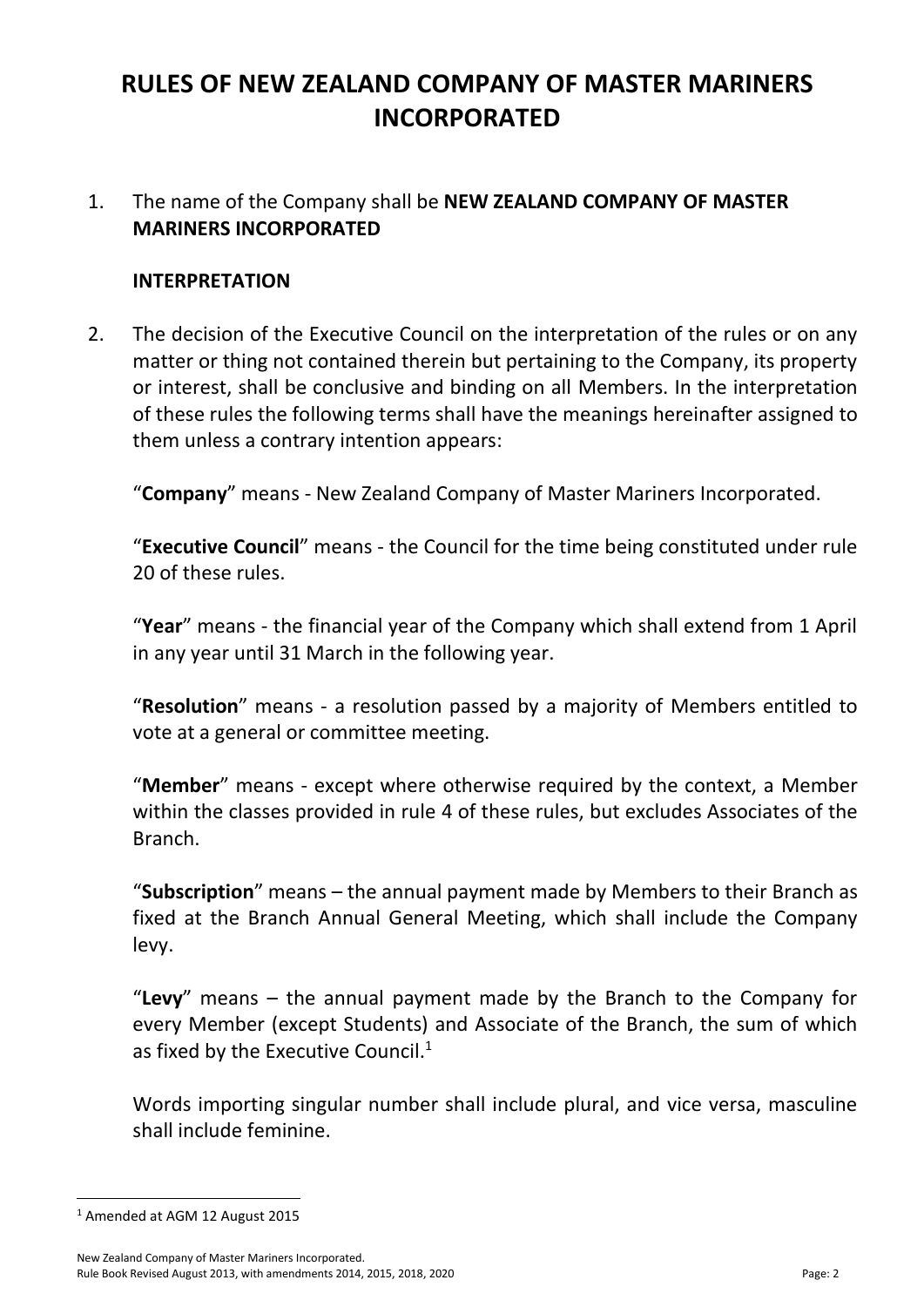## **OBJECTS**

- 3. The objects of the Company shall be:
	- 3.1 To form a body of Master Mariners in New Zealand for the promotion of professional, technical and social activities and to further the interests of Master Mariners.
	- 3.2 To promote the professionalism of all holders of Master Mariner qualifications.
	- 3.3 To afford advice and assistance to Master Mariners visiting New Zealand.
	- 3.4 To foster and maintain full and fraternal co-operation between Members and the Merchant Navy.
	- 3.5 To hold experienced Master Mariners available to act as members of, or appear before Royal Commissions, Courts of Enquiry, committees or boards of all descriptions, and to encourage Master Mariners to act as advisers and consultants on all matters affecting the Merchant Navy, and generally to give expression to the reasoned view and considered opinions of practical seamen on any matters concerning the Merchant Navy or in any way concerning the sea.
	- 3.6 To ensure that the Government of the day recognises the input that is available from the Company, and to assert its expertise in matters concerning any changes to maritime law and to operational standards. In this regard all directions and communications shall be issued only through the office of the Master.
	- 3.7 To encourage the formation of Branches of the Company in ports within New Zealand.
	- 3.8 To acquire premises either on lease, purchase or otherwise, to be used as business or social centres for the use of Members of the Company, and to properly furnish and equip such premises with amenities for the use of Members.
	- 3.9 To arrange or vary the terms of reciprocity of affiliation with other similar companies or societies provided that any affiliation shall only be approved by special resolution.
	- 3.10 To bring out such journals or other publications for the benefit of Members of the Company as may from time to time be determined.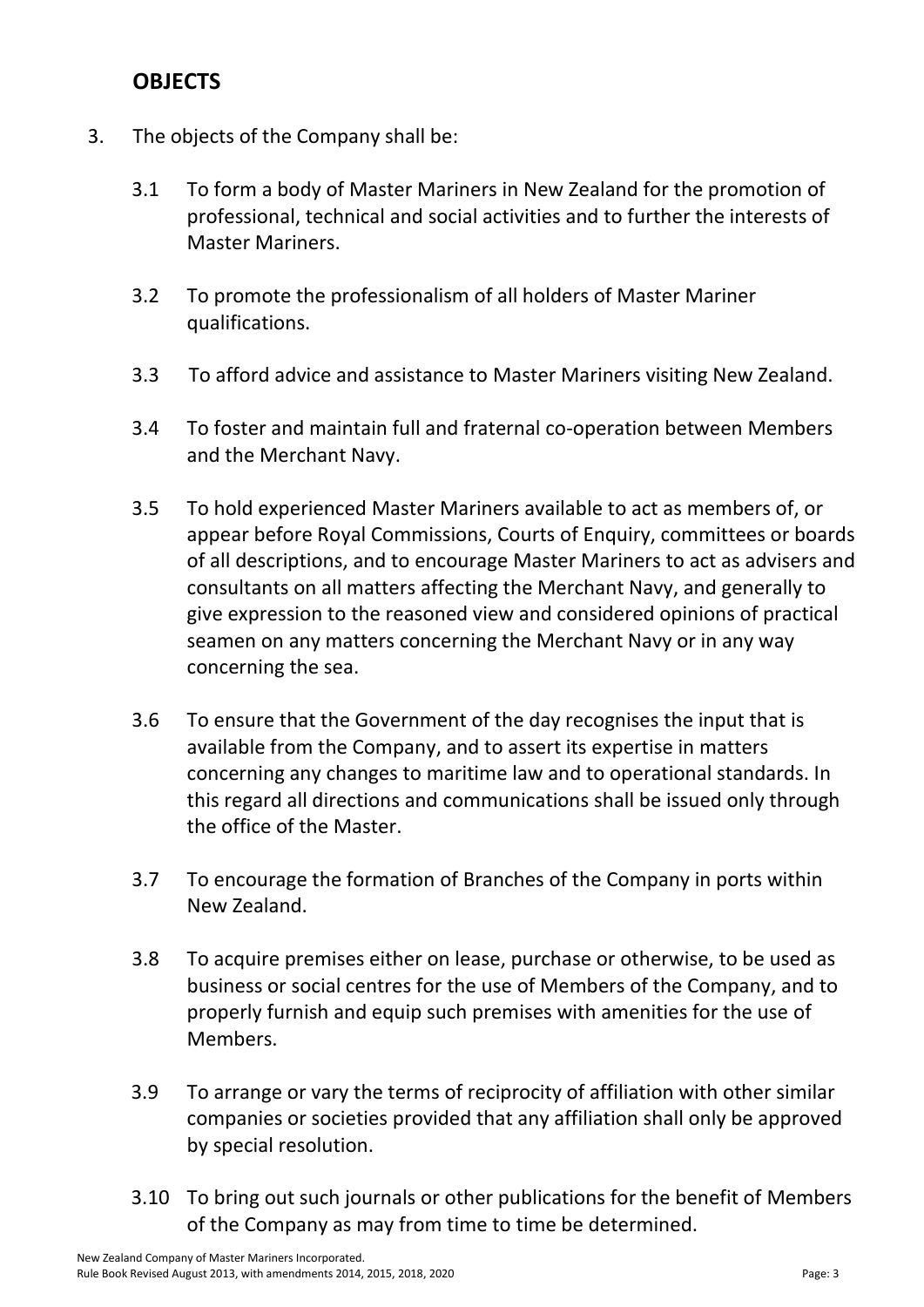- 3.11 Generally to engage itself in such other activities which may further and benefit the interests of Members of the Company and the Merchant Navy and to do all such other acts, matters or things as are incidental or conducive to the attainment of the above objects. Any statements or releases made in the name of the Company shall be sealed and issued under the Master's hand, and shall be restricted to topics which are of a professional or technical nature. This does not apply to essentially local administration or social matters, which releases may be issued by the Branch Warden with a copy to the Master.
- 3.12 To promote and maintain in all respects efficient and friendly co-operation between the Merchant Navy and Royal New Zealand Navy.

#### **MEMBERSHIPS**

- 4. All persons who have been or who may from time to time hereafter be elected Members in accordance with the rules of the Company shall comprise the Members of the Company.
	- 4.1 There shall be six  $(6)^2$  classes of Membership:
		- 4.1.1 Ordinary Membership the holder of a certificate of competency as Master Mariner (Foreign Going) or an equivalent grade recognised by the Executive Council, issued by a properly constituted authority, or a RNZN Seaman Officer who has held seagoing command of a major NZ warship.
		- 4.1.2 Country Membership any person who qualifies as in 4.1.1 above, but does not reside in a port at which a Branch of the Company has been established, may join any other Branch as a Country Member at a reduced subscription. Country members shall be entitled to all the rights of Ordinary Members.
		- 4.1.3 Honorary Membership any Branch, subject to the prior formal approval of the Executive Council, may invite any person closely connected with the Company or with the seafaring community or who has provided or is providing a service either to the Company as a whole or to the Branch, to become an Honorary Member.
		- 4.1.4 Life Membership this accolade may be conferred on any Ordinary or Country Member of the Company by Members of the Company in

<sup>2</sup> Amended at AGM 12 August 2015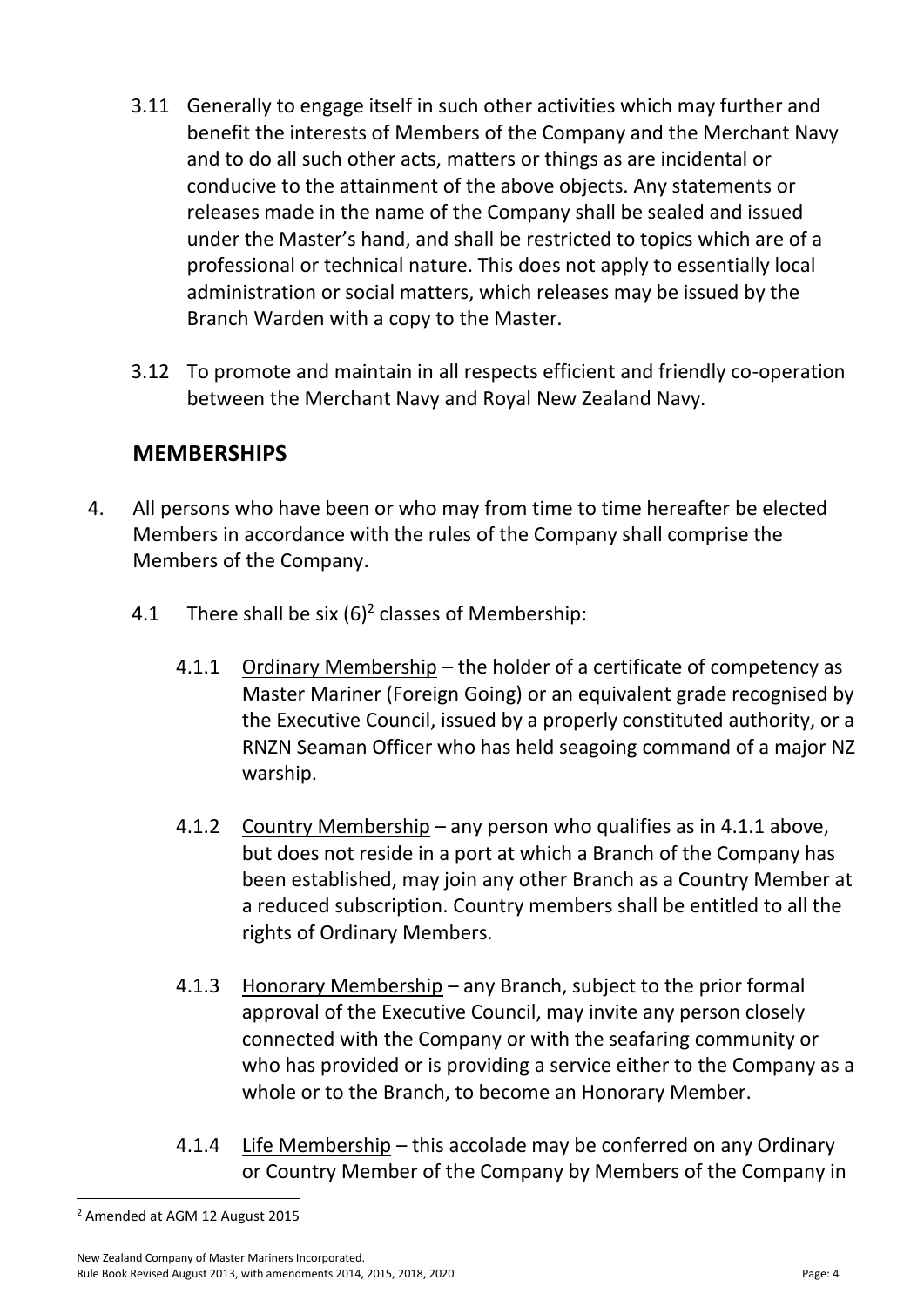general meeting in recognition of outstanding services rendered to the Company, provided that the proposal is made with the precedent approval of the Executive Council. The number of Life Members of the Company shall from time to time be in the discretion of the Executive Council. Life Members shall be entitled to all the rights of Ordinary Members.

- 4.1.5 Associate Membership the holder of a certificate of competency as Watch Keeper Deck or First Mate (Foreign Going) may apply for Associate Membership of the Company. Associate Members shall have the same voting rights as Ordinary Members.<sup>3</sup>
- 4.1.6 Student Membership any student of nautical studies prior to obtaining a certificate of "Watch Keeper Deck" – can apply for this membership. This member shall have no voting rights, but will be accepted for Associate Membership once certificated, and then the same voting rights as for Ordinary Members will apply.<sup>4</sup>
- 4.2 Associate of the Branch any Branch may invite any person with an honourable record and associated with the Branch or with matters maritime and who wishes to associate him or herself with the activities of the Branch, to become an Associate of the Branch.
- 4.3 Honorary Members and Associates of the Branch shall have no voting rights at any meeting of the Company. An Associate of the Branch shall not be considered to be a Member of the Company.

# **ELECTION OF MEMBERS**

- 5. Every application for Ordinary, Country, Associate Member or Associate of the Branch may be made to or by any Branch of the Company and shall be considered and actioned by the Branch Committee.
	- 5.1 Every application for Ordinary and, Country and Associate Membership shall be made on the prescribed form, which must be signed by the applicant, the proposer and the seconder and must be accompanied by a photocopy of the applicant's Master's, Mate's or Second Mate's Certificate or in the case of a Naval Officer, a Certificate of Record of Command Experience.

<sup>&</sup>lt;sup>3</sup> Amended at AGM 8 August 2018

<sup>4</sup> Inserted at AGM 12 August 2015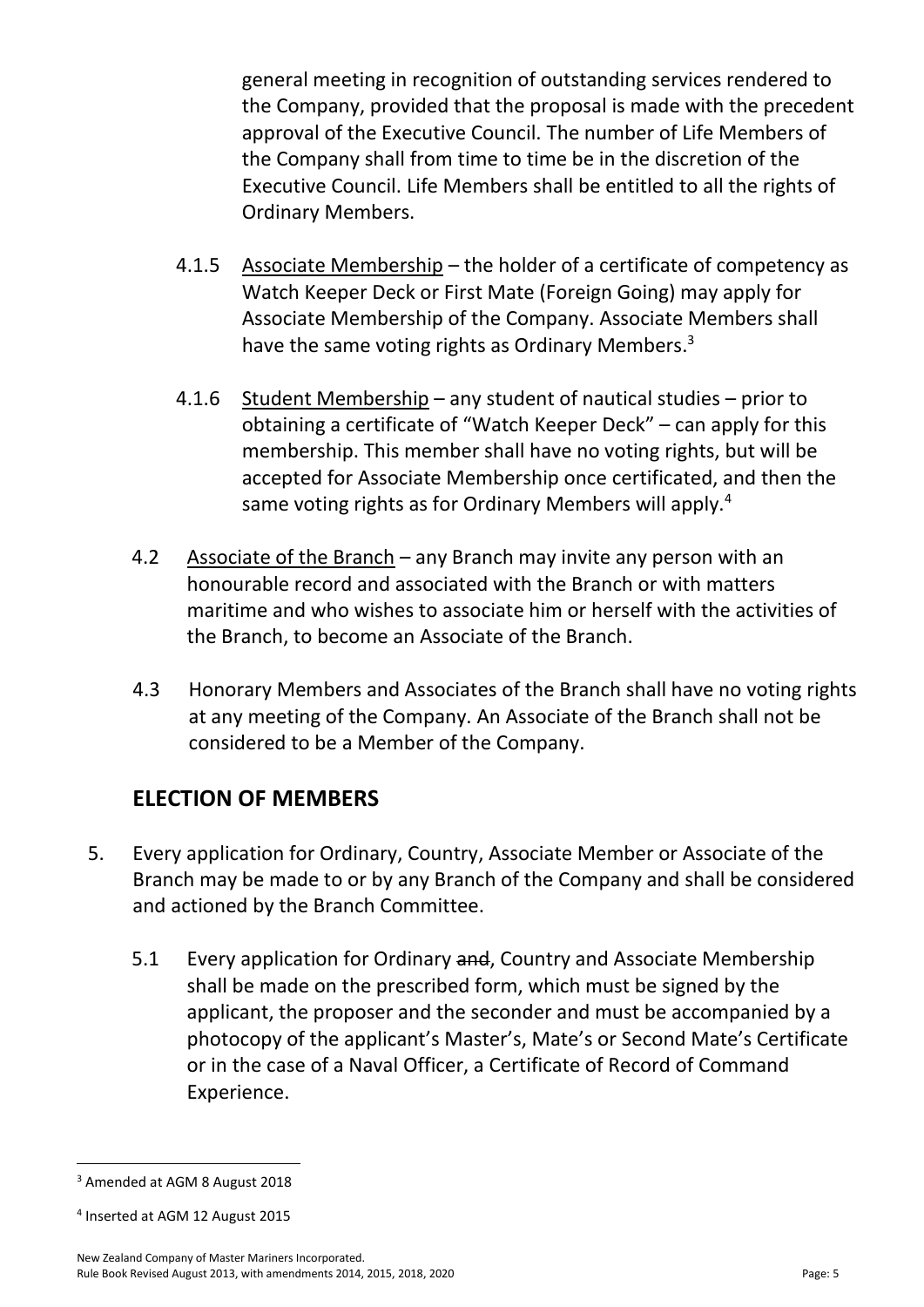- 5.2 Every proposal for Honorary Membership shall be made to the Executive Council and must be accompanied by a full statement of the nominee's qualifications and a copy of the special resolution from the minutes of the Branch meeting at which the nomination was approved.
- 5.3 Every application for Associate of the Branch shall be accompanied by a written application from the candidate setting out his or her reasons for seeking to be an Associate of the Branch, which must be signed by both the proposer and seconder.
- 5.4 Applications for all grades of Company and Branch Membership must be unanimously approved by the Branch Committee.
- 5.5 Neither Honorary Members nor Associates of the Branch shall be eligible to propose or second new Members.
- 5.6 Notification of every new Membership shall be duly transmitted to the Executive Council through the General Secretary.
- 5.7 Recommendations for Life Membership shall be made by the Branch Committee to the Executive Council, and must be accompanied by a copy of the special resolution from the minutes of the Branch meeting at which the nomination was approved.
- 6 The General Secretary shall send to each newly elected Ordinary, Country and Associate Member via the Branch Committee a written notice of his or her election and he or she shall immediately become a Member of the Company and be liable to payment of his or her first annual subscription. Notification of election to Associate of the Branch shall be given by the Honorary Branch Secretary.
- 7 The election of any Member or Associate of the Branch may at the discretion of the Branch Committee be null and void if he or she shall not have paid his or her first annual subscription within three months from the date of notification of his or her election. In such case the Branch Committee shall so advise the Executive Council.

#### **LEVIES**

8 The annual levy payable to the Company for the calendar year next following that in which the AGM is held shall be such sum as shall be fixed by resolution at any meeting of the Executive Committee, and shall be paid by each branch to the Company for every financial Branch Member.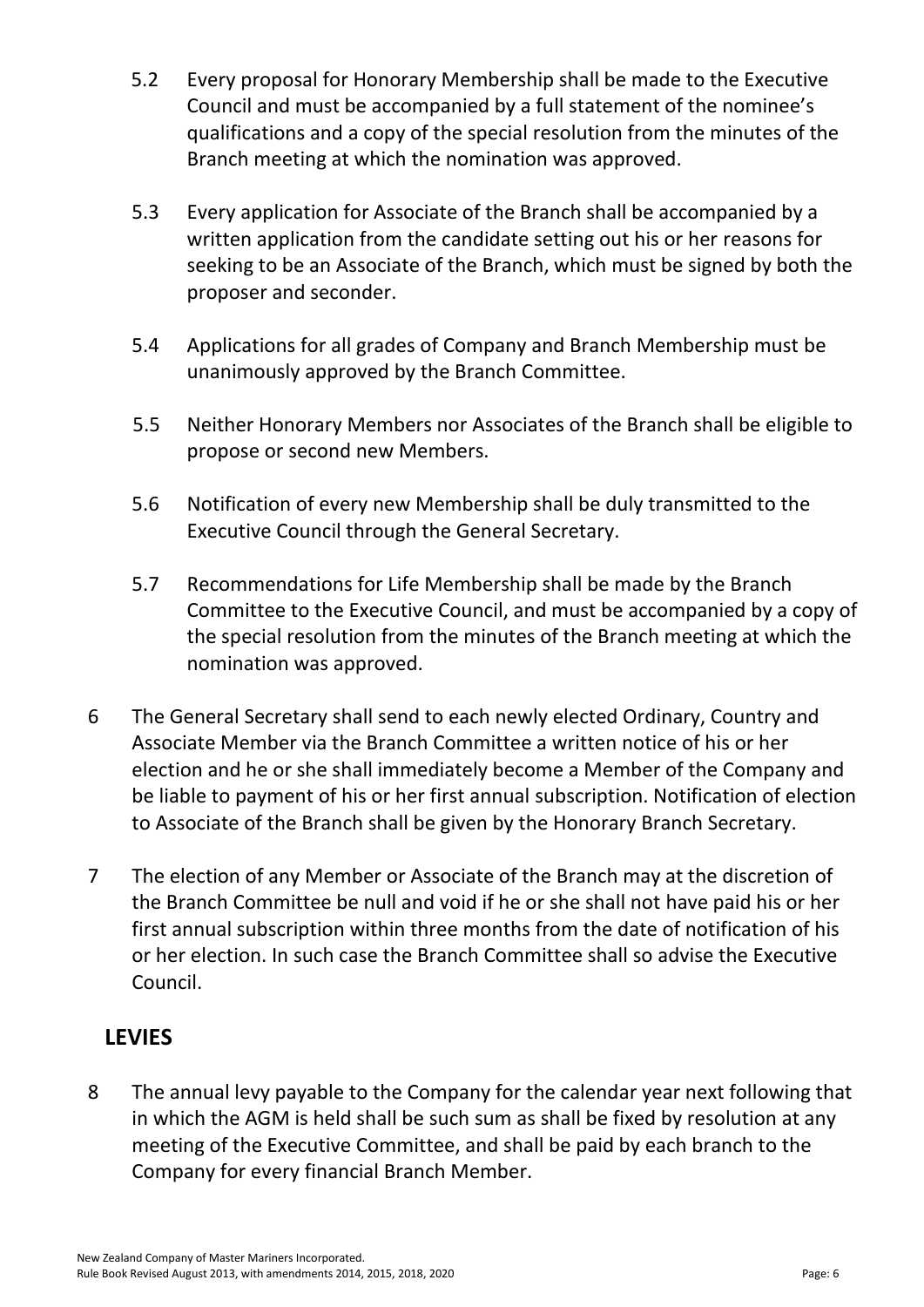- 8.1 In the event of the Executive Committee not fixing the annual levies for any reason such annual levies shall remain at the rates applicable for the previous year.
- 8.2 The Annual Levy shall be payable for the period from 1 April to 31 March in the following year, based on Branch numbers, including Associates of the Branch, but NOT including Students, as at 1 July each year and shall be paid to the General Secretary/Treasurer by 1 August. Levies not paid within 3 months of the date shall be deemed to be in arrears. 5

# **SUBSCRIPTIONS**

- 9 The annual subscription payable to each Branch by each category of Member or Associate of the Branch for the financial year next following the Annual General Meeting of each Branch shall be such sum as shall be fixed by resolution at the Annual General Meeting of each Branch, as per rule 31.2.2 and shall be payable to each Branch Treasurer by 1 July in each year.
	- 9.1 No Member shall be entitled to attend or to vote at any meeting of the Company unless his or her subscription is paid to due date, viz: 1 July in any year.
	- 9.2 Where any Member or Associate of the Branch is one year in arrears with any subscription or other moneys owing to the Company, the Branch Committee may in its discretion take such action as it deems advisable against such Member or Associate of the Branch for the recovery of the dues owing.

# **MODES BY WHICH PERSONS MAY CEASE TO BE MEMBERS OF THE COMPANY AND/OR EXECUTIVE COUNCIL**

- 10.1 A Member shall cease to be a Member of the Company on his or her death.
- 10.2 Any Member may resign his or her Membership by giving to the Branch Committee notice in writing to that effect before the end of the financial year on 31 March each year, but such notice shall not be accepted by the Branch Committee until all arrears of subscription or other moneys owing to the Company are paid.

<sup>&</sup>lt;sup>5</sup> Amended at AGM 13 August 2014 and further amended at AGM 12 August 2015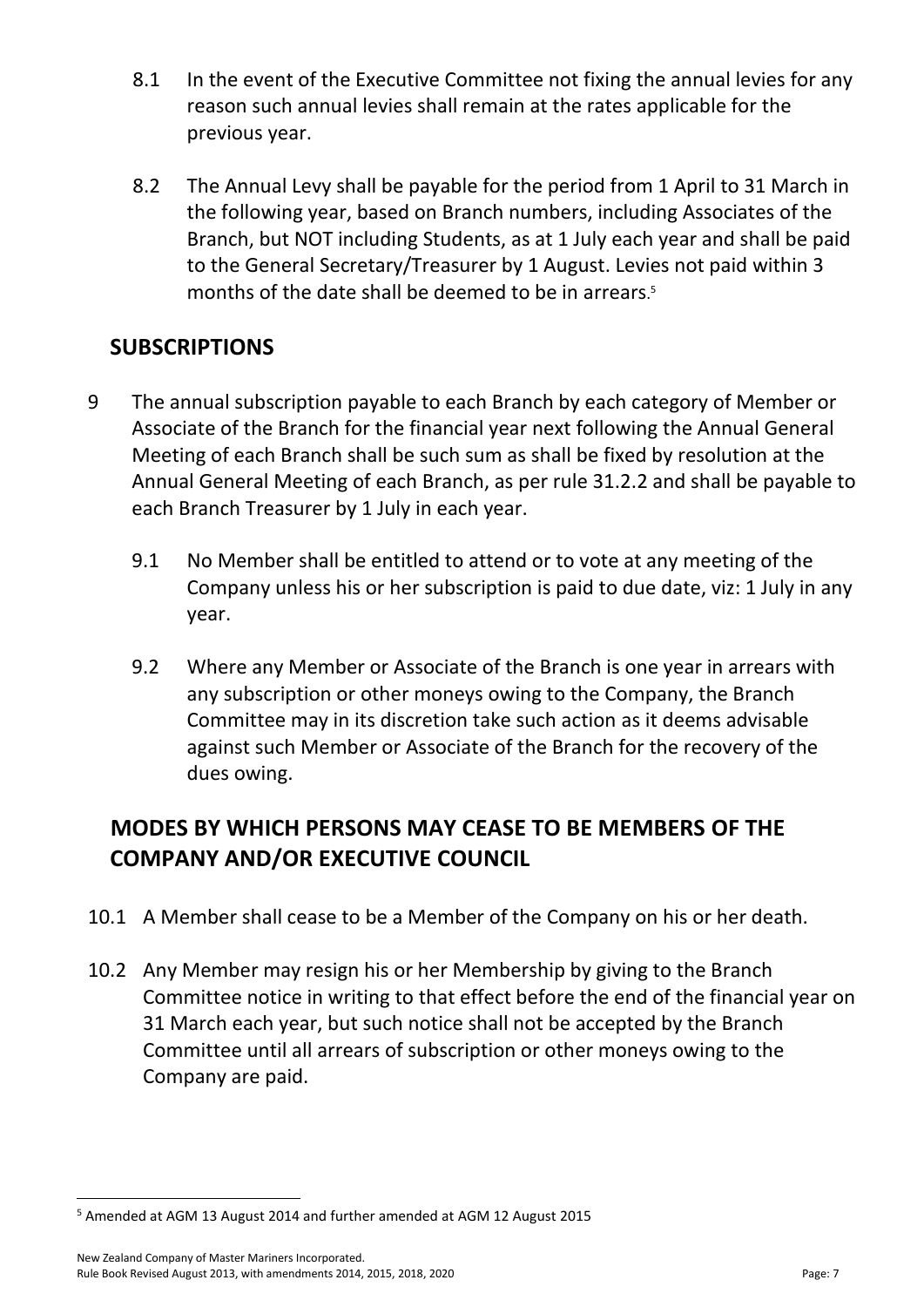- 10.3 Any Member of the Executive Council may resign from the Council by giving the Branch Committee and the Master notice in writing to that effect before the date of the annual general meeting of the branch.
- 10.4 Any Member whose subscription is 12 months in arrears shall at the discretion of the Branch Committee cease to be a Member of the Company, but the Branch Committee shall have the power at its discretion to reinstate such Member on payment of all arrears.
- 10.5 The Executive Council may by unanimous vote at a secret ballot expel or suspend from Membership any Member wilfully disobeying any of these rules or guilty of any conduct rendering him or her unfit in its opinion to be a Member of the Company, provided that before expelling him or her the Executive Council shall call upon him or her for an explanation of his or her conduct and shall hear what he or she may wish to urge to his or her defence.
- 11. Every person ceasing to be a Member of the Company, whether by resignation, expulsion or neglecting to pay the annual subscription or other moneys due, shall forfeit, ipso facto, all right to or claim upon the Company, which he or she would otherwise have by reason of his or her Membership. No rights or claims upon the Company will attach to the estate of a deceased Member.

## **ALTERATION TO RULES**

12. All or any of these rules may be added to, altered or rescinded by special resolution at an Annual General Meeting of the Company, provided that 60 days' notice be given to Members in the manner prescribed by these rules for notices of Annual General Meetings of the Company. A notice of motion to any proposals for addition to, alteration or rescission to any of these rules must be given to the General Secretary, signed by both mover and seconder of the motion, by the last day in May for consideration at the Annual General Meeting to be held during the following August. Nothing in these rules shall prohibit the amendment of any proposal which has been specified in the notice. No addition to or alteration of the Pecuniary Profit Clause or the Winding Up Clause shall be approved without the approval of the Inland Revenue Department.

# **NOTICE OF MEETINGS**

13. Notice of meetings of the Executive Council shall be given by circular to the Members thereof and notice of general meetings of the Company shall be given to each Branch of the Company by circular addressed to the Branch secretary. At least 30 days' notice shall be given specifying the place, date and hour of the meeting, and if a General Meeting, then the purpose for which such General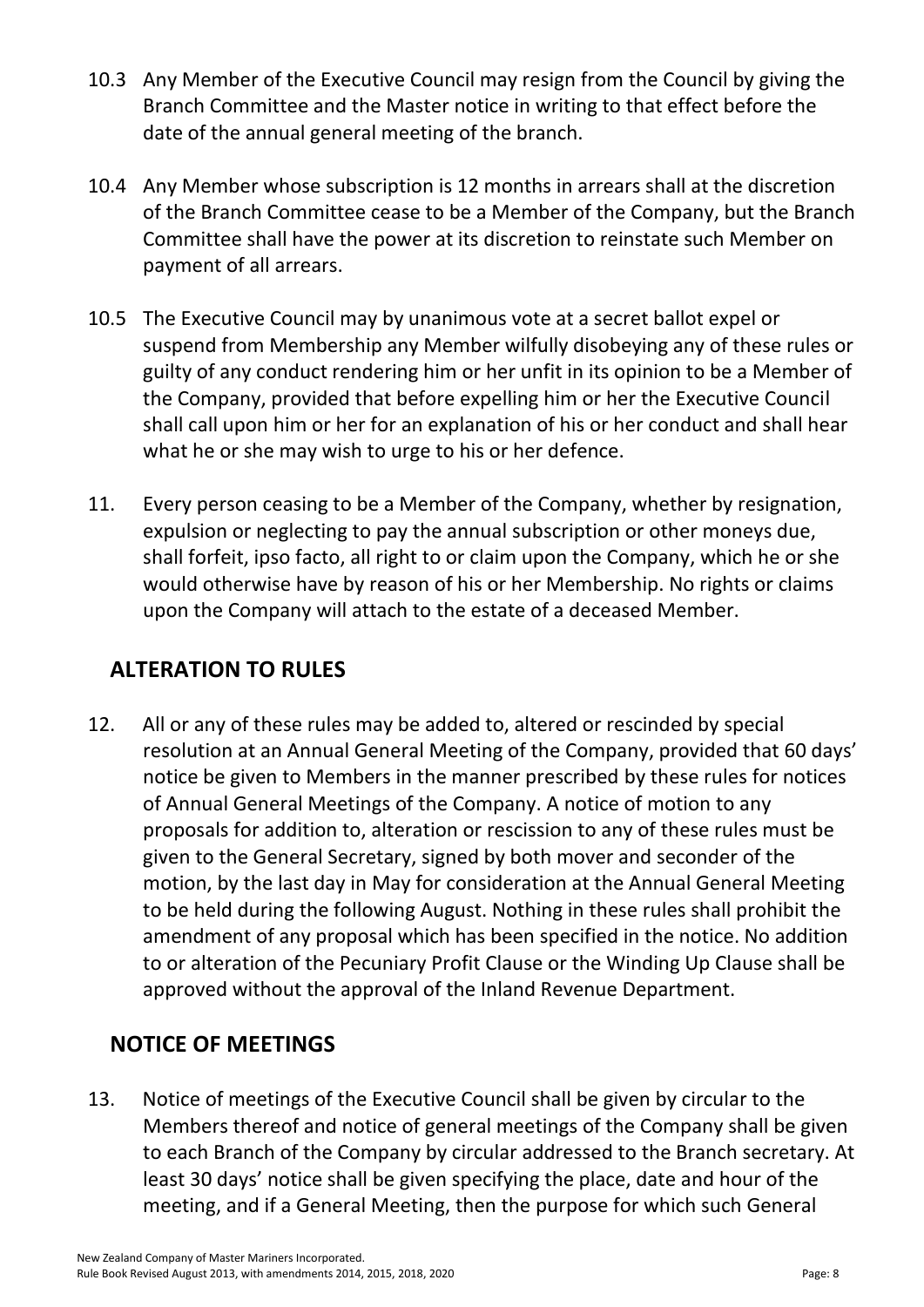Meeting is to be held, provided that in case of a meeting of the Executive Council deemed to be a special urgency, shorter notice may be given by any convenient method.

### **ANNUAL GENERAL MEETINGS**

- 14. The Annual General meetings of the Company shall be held during the month of August in each year unless another date be approved by Branch Committees, for the purpose of:
	- 14.1 Consideration and adoption of the annual report and statement of account.
	- 14.2 Consideration of and dealing with proposals for any new rule or alteration of any existing rules of which due notice of motion has been given.
	- 14.3 Transaction of any other general business of the Company.
	- 14.4 The Annual General meeting of the Company shall be held at Wellington or such other place as may be determined by the Executive Council at the venue decided by the Master.
	- 14.5 The financial year of the Company and of each Branch thereof shall end on the 31 March in each year.
	- 14.6 Each Warden or his or her nominee (not more than one on each occasion) shall be entitled to be reimbursed from the funds of the Company his or her reasonable expenses of and incidental to attending any general meeting of the Company or any meeting of the Executive Council.
	- 14.7 The following shall be the rules for representation and voting at the Annual General meeting or at any general meeting of the Company.
		- 14.7.1 Each Member financial at the date of such meeting shall be entitled to attend and vote in person at any Annual or other General Meeting.
		- 14.7.2 Each Branch shall appoint its Warden (or failing him or her, its deputy Warden or some other Member of the Branch) to attend the Annual General Meeting or any General Meeting.

Such delegate shall be entitled to record the vote of each financial Member of that Branch, who is not present in person or has appointed another Member attending the meeting as his or her proxy as per rule 14.7.3.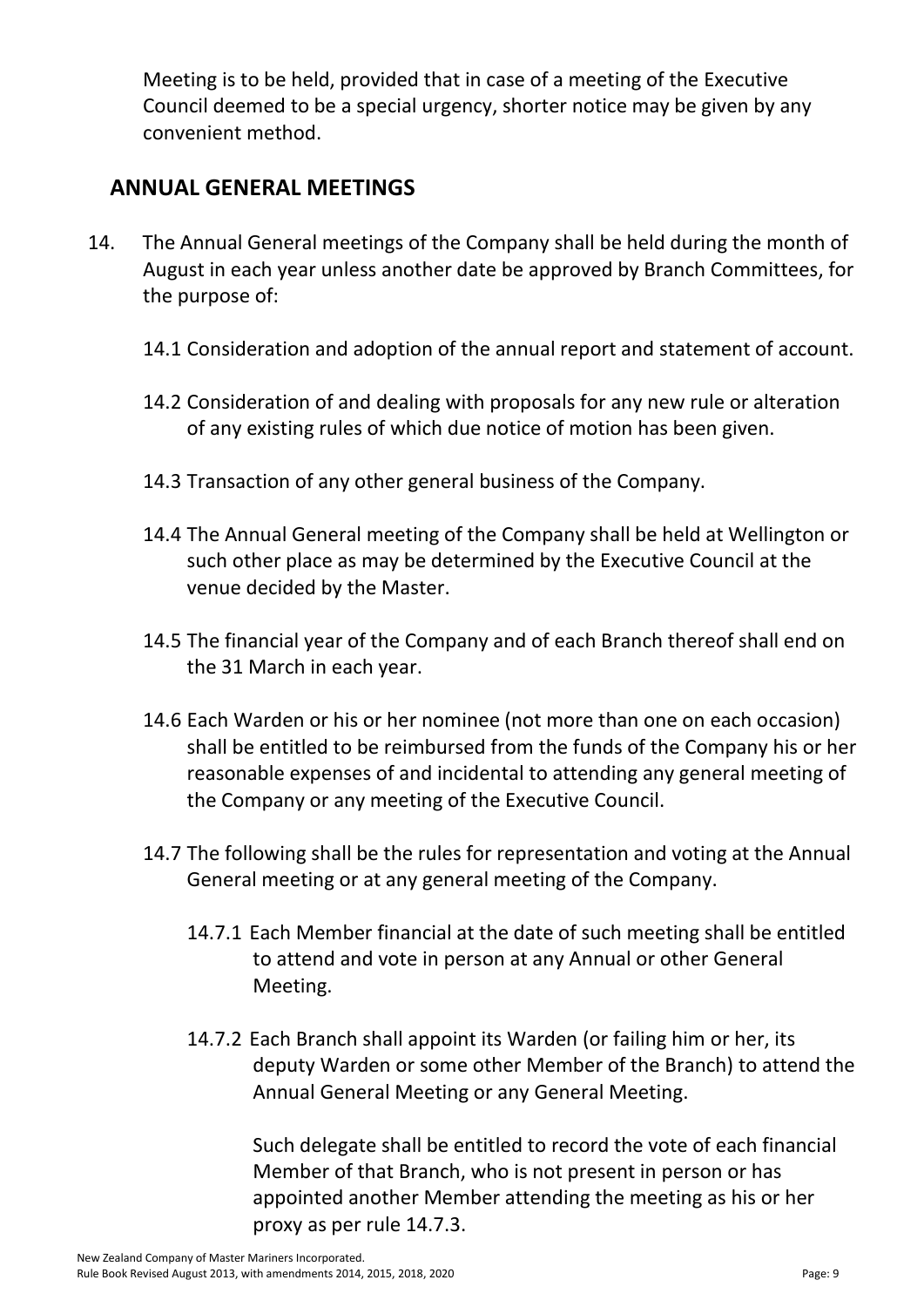- 14.7.3 Where any proposal to come before the Annual General meeting or any General Meeting has been submitted to Branches for their prior consideration, any Branch may advise its delegate as to how he or she should vote at such meetings and that delegate becomes obliged to vote according to such advice.
	- 14.8 One copy of the minutes of any such meeting shall be sent to each Branch Secretary who shall be required to circulate a copy to each Branch Member.

### **SPECIAL GENERAL MEETINGS**

15. The Executive Council may at any time, and shall, on receipt by the General Secretary of a requisition by not fewer than ten Members of the Company entitled to vote, call a special general meeting of the Company in the manner prescribed by these rules for any specific purpose or purposes which meeting shall be held not more than one calendar month after the date of the receipt by the General Secretary of the requisition which shall set out in the form of resolutions the business proposed to be transacted at such meeting.

#### **QUORUMS**

16. The following are the minimum numbers required to form a quorum at the various meetings:

| <b>Executive Council</b> | 4 Members                                                                                                                                     |
|--------------------------|-----------------------------------------------------------------------------------------------------------------------------------------------|
| <b>Company General</b>   | $10^6$ Members                                                                                                                                |
| <b>Branch</b>            | 5 Members where membership is 25 or less<br>8 Members where membership is between 25 or 50<br>10 Members where the membership is more than 50 |
| <b>Branch Committee</b>  | A minimum of 4 of the elected committee members                                                                                               |

<sup>6</sup> Amended from 15-10 at Annual General Meeting 5 August 2020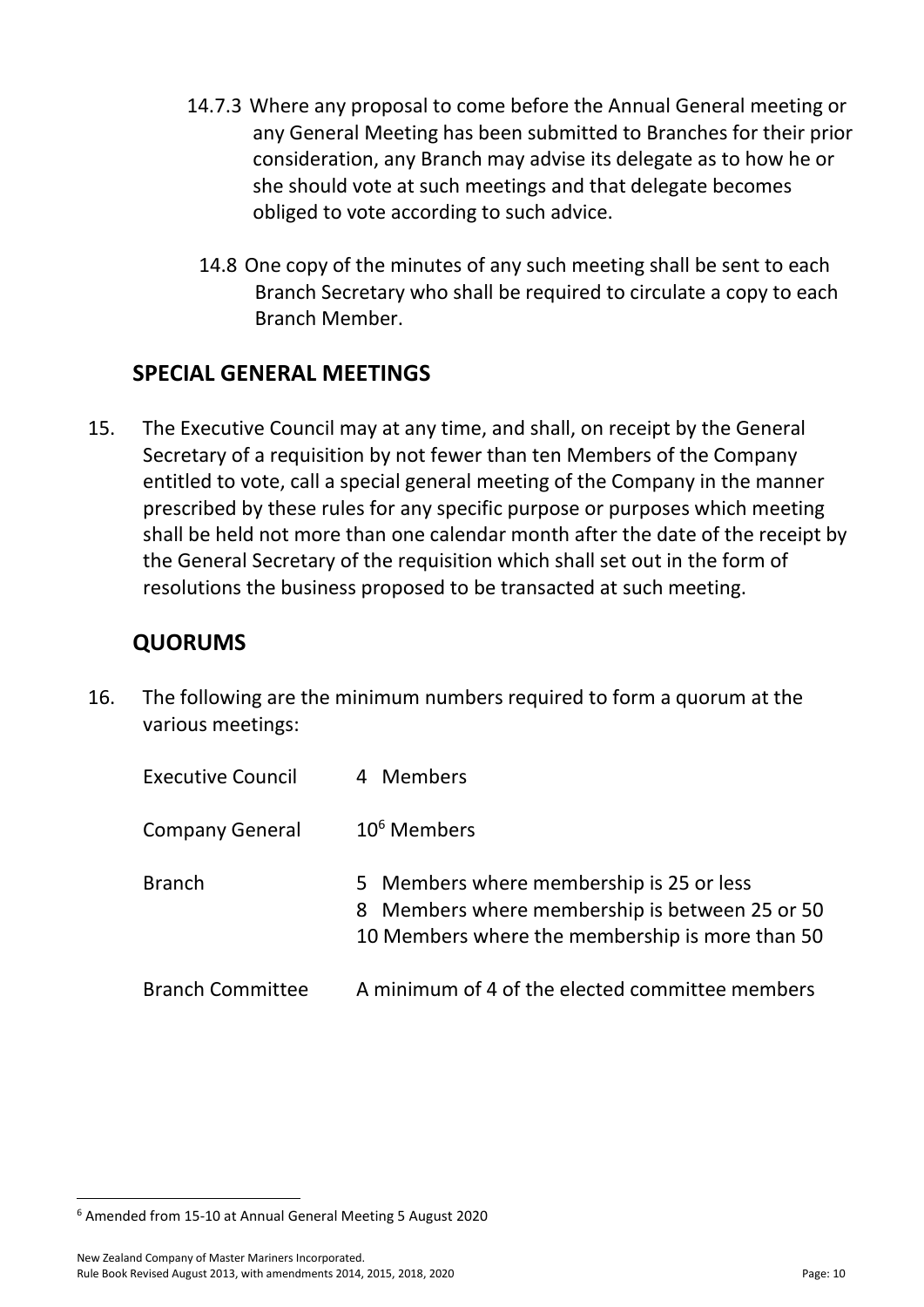#### **METHOD OF VOTING**

17. All questions, resolutions and motions submitted to any general meeting of the Company shall be decided by a simple majority of members present (unless a special resolution has been called for), to be determined on voices, but if any Member present so requests the Master shall, at his or her sole discretion as to the method, call for a show of hands or for a secret ballot.

### **SPECIAL RESOLUTIONS**

18. If ten Members at a meeting, or by written notice of motion, declare a matter to be of specific concern it becomes a matter of special resolution. Voting then will be carried out on the basis of one vote for each financial Member who may either be present at the meeting or who has sent his or her vote by proxy or who is represented by the Branch Warden as per rules 14.7.2 and 14.7.3. If two thirds of the Members qualified to vote are in favour of the special resolution the motion shall be carried. If less than two thirds of the Members qualified to vote are in favour of the special resolution, the motion shall be deemed to have been lost.

#### **VOTING BY PROXY**

19. A Member entitled to vote at any Annual, General or Special General meeting of the Company may appoint in writing a proxy who shall be any Member entitled to vote who has not already appointed another Member as his or her proxy and who attends the meeting personally. A Member may hold a proxy for more than one other Member. All proxies shall be in the hands of the General Secretary prior to the commencement of the meeting. In default of appointment of a proxy the Warden or other Branch delegate to the Annual, General or Special General meeting shall be deemed to hold a general proxy for all Branch Members not in attendance (rules 14.7.2 and 14.7.3).

#### **OFFICERS**

20.1 The officers of the Company shall comprise:

The Master of the Company The Branch Wardens (or their deputies) The General Secretary ) These two duties may be combined The General Treasurer )

These officers shall constitute the Executive Council of the Company.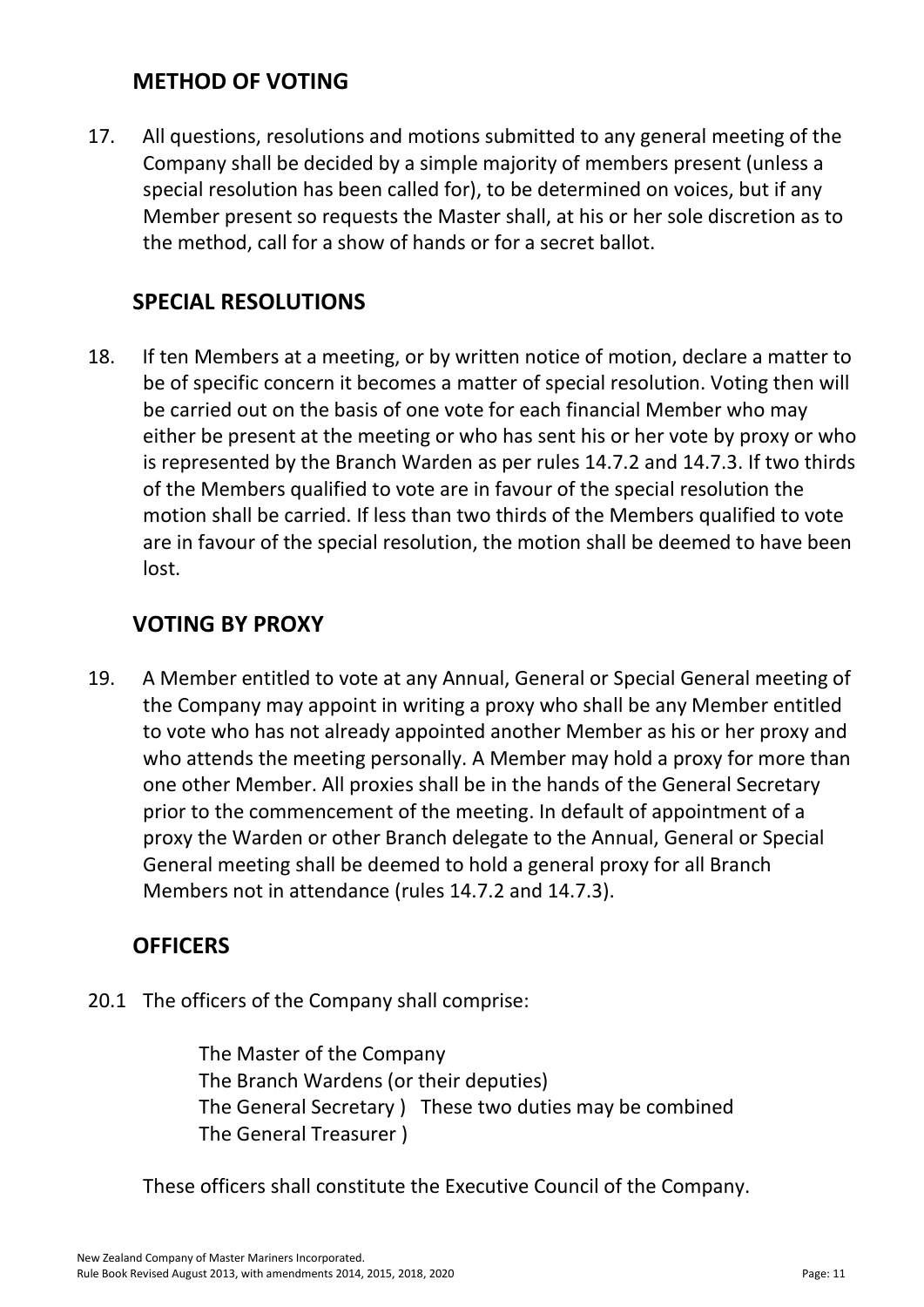- 20.1.1 The Company may, from time to time, invite a prominent person to become Patron of the Company.
- 20.1.2 The Master and/or the General Secretary/Treasurer, shall not, whilst in office, be eligible for any office of their Branch.
- 20.2 The Master of the Company shall be elected by the Executive Council from a list of the candidates submitted by Branch committees.
	- 20.2.1 Each Branch shall, at its Annual General Meeting, nominate a candidate for election to Master. Each Branch committee shall forward the name of its candidate together with a curriculum.
	- 20.2.2 Where a Branch Warden has been elected to the position of Master for the full period of one year, as provided by rule 20.2, in observance of rule 20.1.2 the Branch shall elect another Warden under the provisions of rule 31.1.2.
	- 20.2.3 The Master shall preside at all meetings of the Executive Council at which he or she is present. He or she shall perform all duties which by custom are considered to pertain to his or her office. In particular, the Master shall approve and sign every official communication to the Government of the day, or to the press, which is issued in the name of the Company.
	- 20.2.4 The Master shall have the deliberative vote at meetings of the Executive Council and shall, in the event of an equality of voting, have a casting vote.
	- 20.2.5 The Branch Wardens shall be elected as per rule 31.
	- 20.2.6 The General Secretary/Treasurer shall be appointed as per rule 23.
- 20.3 Vacancies occurring in the Executive Council through any cause, shall be filled in the following manner:
	- 20.3.1 The office of the Master shall be filled by one of the Branch Wardens as elected from among its number by the Executive Committee. Such appointment may be of an acting nature in the temporary absence of the Master, or until the end of the unexpired term if the Master is unable, for any reason, to complete his or her term in office.
	- 20.3.2 Where a Branch Warden has been elected to the position of Master for the balance of the unexpired term, the Branch shall elect another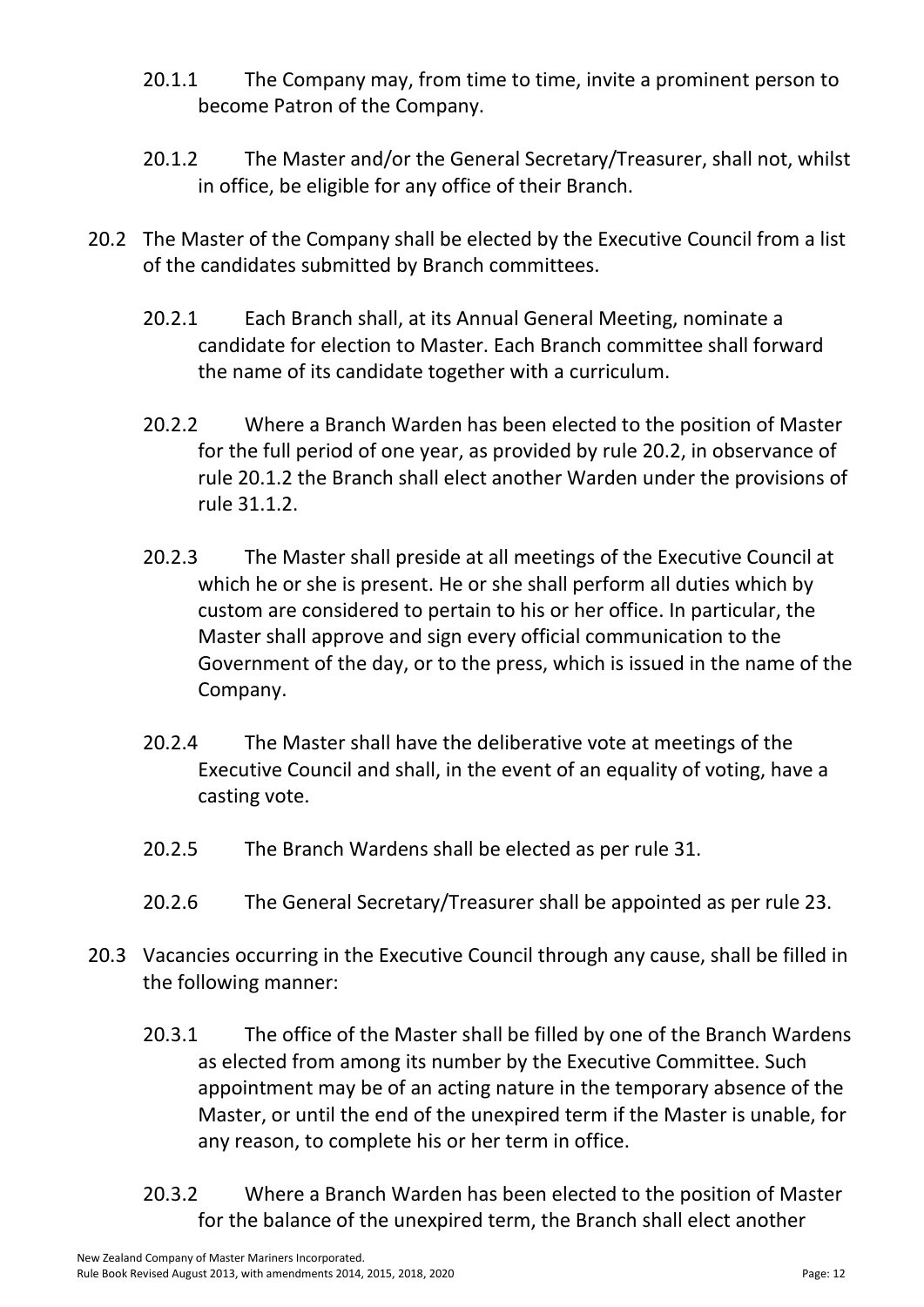Warden under the provisions of rule 31.1.2. Where a Branch Warden has been elected to the position of Master during the temporary absence of the incumbent, the Branch Deputy Warden shall become the representative of that Branch on the Executive Council for the period during which that Branch Warden is serving as Master.

20.3.3 The office of General Secretary/Treasurer shall be filled by an appointment made by the Executive Council.

## **AUDITOR**

21. The Executive Council may, when deemed necessary, appoint an Auditor.

## **MANAGEMENT OF COMPANY**

22. An Executive Council meeting shall be convened by the General Secretary at any time upon the request of the Master or upon the written request of three Members of the Executive Council.

 In any event the Executive Council shall meet during the month of August in each year, prior to the Annual General Meeting.

- 22.1 The Executive Council as constituted by rule 20.1 hereof shall have the entire management and control of the funds, affairs, concerns and business of the Company and shall have power to do all things (subject to such limitations and restrictions as may be prescribed in these rules) as are necessary to carry out the objects of the Company.
- 22.2 The Executive Council may from time to time appoint and set up subcommittees, whether Members of the Company or not, whenever activities deemed expedient for the management and control of the various activities in which the Company or its Members may be engaged for the purpose of more effectually carrying out the objects of the Company. The Executive Council may delegate to any sub-committee such powers as it may from time to time determine and deem expedient. Each subcommittee shall be responsible to the Executive Council of the Company and shall keep minutes of its meetings and, if and when required, shall furnish a report of its activities to the Executive Council.
- 22.3 At quarterly intervals the General Secretary/Treasurer shall, after conferring with the Master, promulgate a report covering the following:

22.3.1The current financial statement of the Company.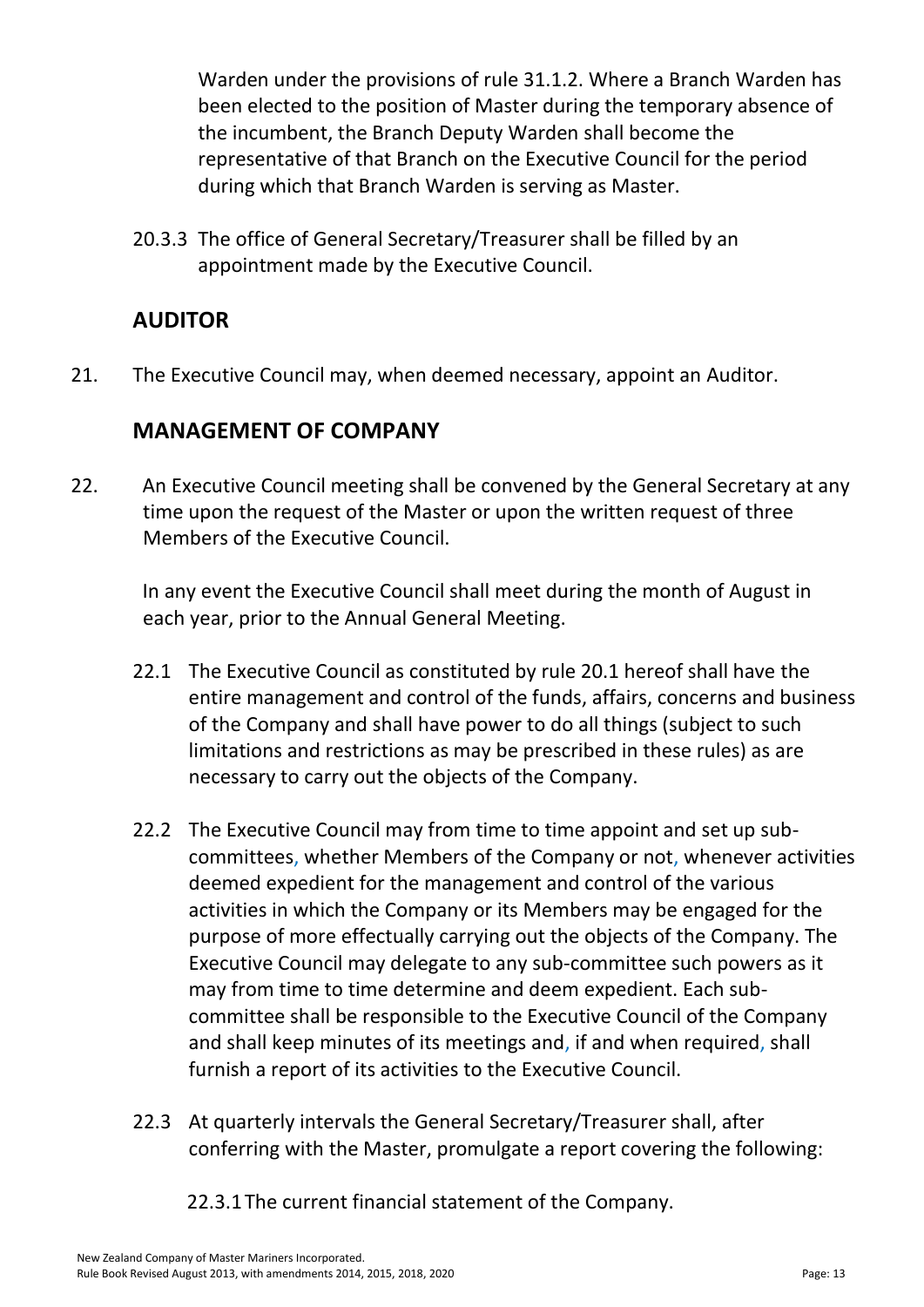22.3.2A précis of the day to day running of the Company.

22.3.3A précis of any significant correspondence.

22.3.4Any other matters of special significance.

This report shall be sent to the Master with copies to all Branch Wardens.

22.4 The General Secretary shall, when directed by the Master, conduct a postal ballot or group telephone meeting of all Executive Council Members on any matter deemed to be beyond the scope of the sub-committee set up under rule 22.2 and which therefore properly falls within the jurisdiction of the full Executive Council. The Executive Council shall respond within seven days of receipt of the ballot paper which may be sent by facsimile, after conferring with their respective Branch Committees if they feel necessary to do so.

# **GENERAL SECRETARY AND TREASURER**

- 23. The Executive Council shall appoint a Member or Members of the Company to the office or offices of General Secretary and General Treasurer, and may from time to time cancel or revoke any such appointment and may make such fresh appointment as the Executive Council may think fit, and may prescribe from time to time the duties of any such General Secretary or General Treasurer and fix his, her or their remuneration if any. All such appointments and remuneration shall be reviewed annually. The offices of General Secretary and General Treasurer may at the option of the Executive Council be vested in one and the same person.
	- 23.1 The General Secretary shall conduct the correspondence and shall have custody of the common seal, title deeds, securities and other documents belonging to the Company. He or she shall in person or by deputy attend and keep full and correct minutes and shall produce such minutes at all meetings. He or she shall read, attend to and file all communications and other papers in particular shall receive all nominations for Membership of the Company, Officers of the Company and Members of the Executive Council. He or she shall also forward to the Registrar of Incorporated Societies such notices and returns, (including the Annual Financial statement) as the Registrar shall from time to time require.
	- 23.2 The General Treasurer shall be paid and collect and account for all levies, funds, donations and other moneys, and his or her receipt shall be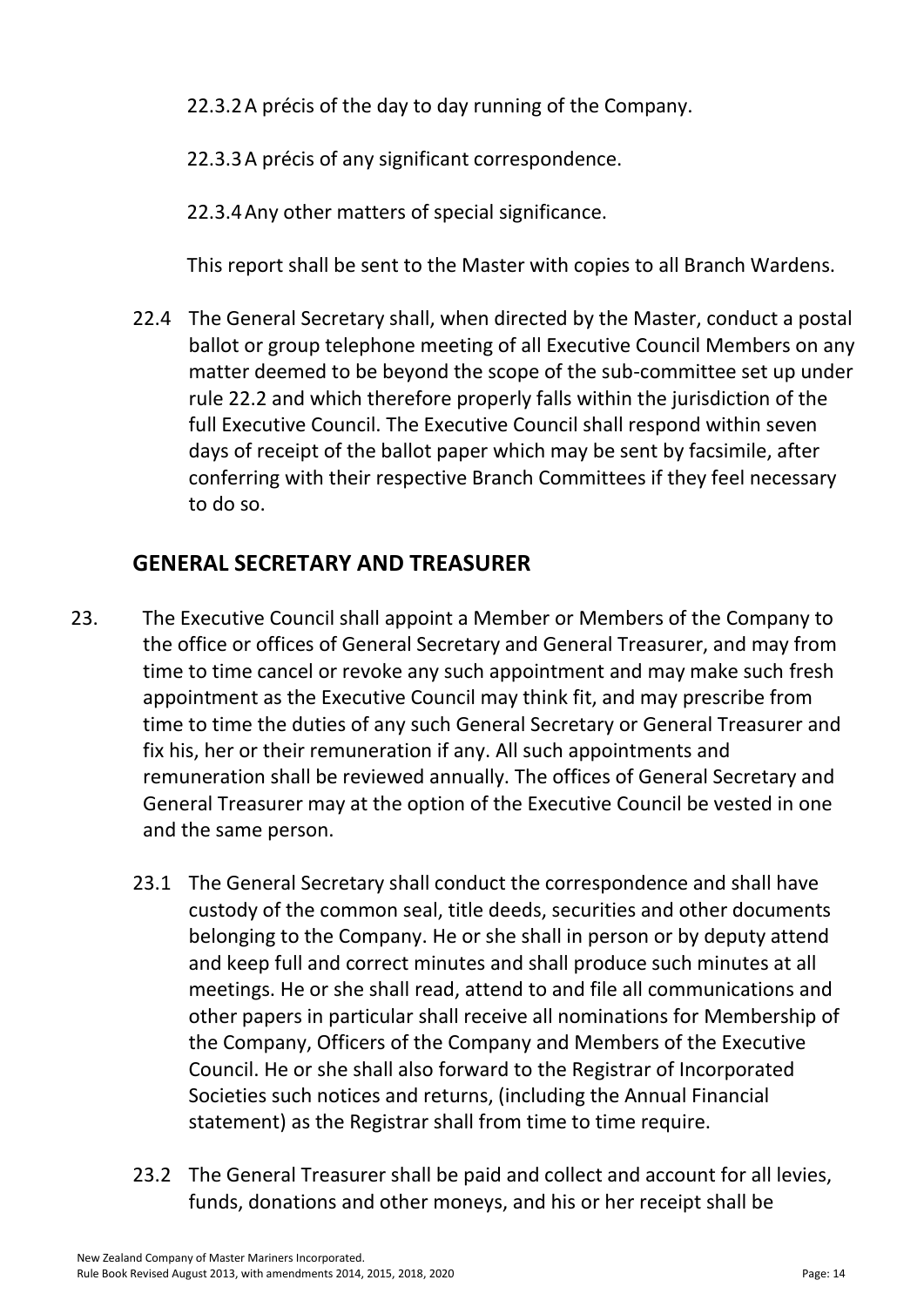sufficient discharge. All moneys received by him or her shall be forthwith banked in the name of the Company in such bank or banks as may be approved by the Executive Council from time to time. Subject to the Master's approval he or she shall pay any properly incurred account to the amount of \$1,000.00 in any single instance without further reference to the Executive Council. He or she may invest and deal with Company funds in such manner as the Master shall direct and from time to time shall realise or dispose of such investment in accordance with such directions from the Executive Council as are in place at the time.

He or she shall prepare the Annual Accounts of the Company for presentation by the Executive Council to the Annual General Meeting. Such accounts may be audited at the discretion of the Executive Council.

#### **COMMON SEAL**

24. The Company shall have a common seal which shall be kept in custody of the General Secretary and shall only be used in pursuance of a resolution of the Executive Council of the Company, and every instrument to which the seal is affixed shall be signed by the Master and one Executive Councillor and shall be countersigned by the General Secretary.

#### **BANK ACCOUNT**

25. The Company may have a current account at such bank as the Executive Council may from time to time determine. Such account to be operated on by the Master and/or the General Secretary/Treasurer or such other Members of the Executive Council as may be appointed. Any endorsements may be made by any of the said Officers.

#### **CONTROL AND INVESTMENT OF FUNDS**

26. The Executive Council shall have the general control of the funds of the Company which shall be paid into the Company's bank account and any part of such funds not immediately required may be invested by the Master and General Secretary on fixed deposit in such recognised trading bank as they shall together determine, or any other investment authorised by a resolution of any General Meeting of the Company.

#### **BORROWING POWER**

27. The Company shall in addition to the other powers vested in it have a power to borrow or raise money from time to time by the issue of debentures, bonds,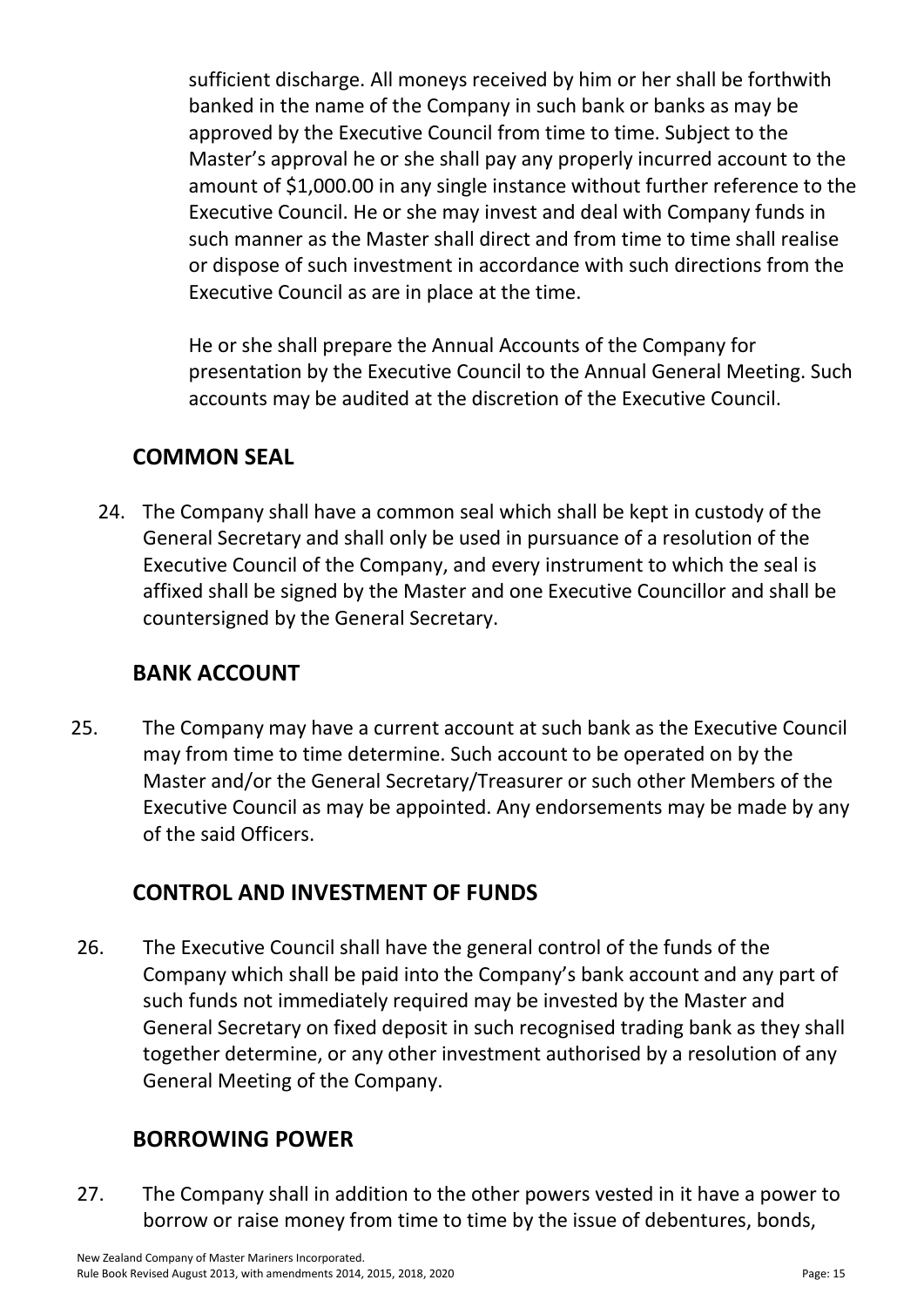mortgages or any other security founded or based on all or any of the property and/or rights of the Company or without any such security and upon such terms as to priority and otherwise as the Society shall think fit but the powers of borrowing or raising money shall not be exercised except pursuant to a resolution of the Company passed in General Meeting.

28. The Executive Council shall indemnify any person who has entered into or accepted any liability on behalf of the Company on the instructions of the Executive Council or in observance of such instructions as are in place from time to time.

### **WINDING UP**

29. The Company at a general meeting of its Members may pass a resolution requiring the Company to be wound up, subject to Section 24 of the Incorporated Societies Act 1908. In the event of the winding up the Company, after all the liabilities of the Company have been fully discharged, any property remaining shall not be paid to or distributed amongst the Members of the Company, but shall be given or transferred to some other organisation or body having objects similar to the objects of the Company or for some charitable purpose within New Zealand. The resolution to wind up must be confirmed at a subsequent General Meeting called for that purpose and held not earlier than thirty (30) days after the date on which the resolution so to be confirmed was passed.

## **THE PECUNIARY PROFIT CLAUSE**

30. No Member or person associated with a Member of the Company shall derive any income, benefit or advantage from the Company where they can materially influence the payment of the income, benefit or advantage.

Except where that income, benefit or advantage is derived from:

- 30.1 Professional services to the Company rendered in the course of business, charged at no greater rate than current market rates; or
- 30.2 Interest on money lent at no greater rate than current market rates.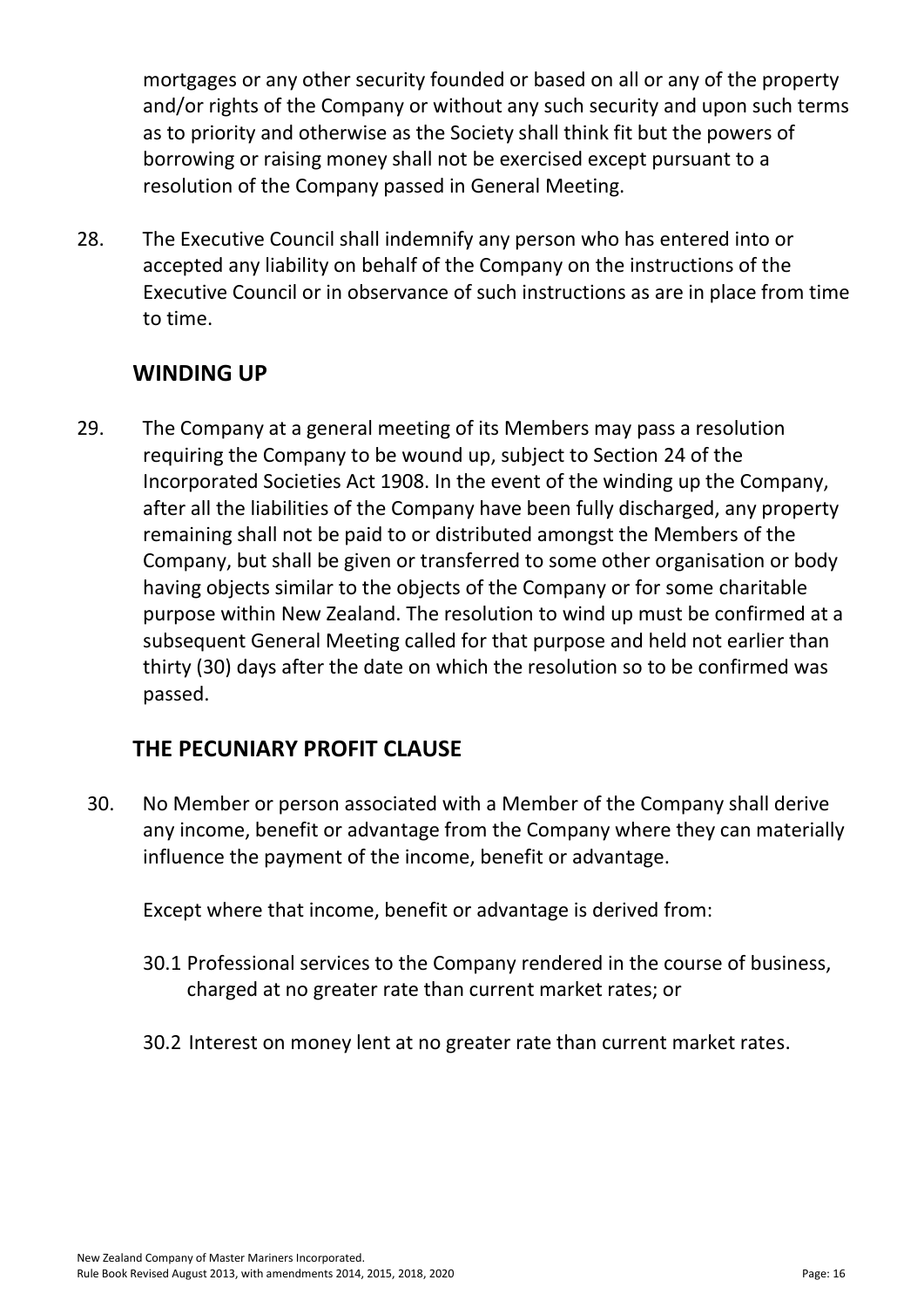#### **BRANCHES**

#### 31.1 ESTABLISHMENT AND CONTROL OF BRANCHES

- 31.1.1A local Branch of the Company may, with the approval of the Executive Council be established at a New Zealand port where there are not less than fifteen (15) Ordinary Members of the Company;
- 31.1.2At a General Meeting of such Branch, a Branch Committee shall be elected from the Members of such Branch, and such Meeting may in its discretion elect the following Officers:

a Warden a Deputy Warden an Honorary Secretary and an Honorary Treasurer;

- 31.1.3The number of a Branch Committee shall be decided by the Branch numbers;
- 31.1.4Branch Officers shall hold office for two years or until their successors are appointed and shall be eligible for re-election;
- 31.1.5Failing appointments under sub-section 31.1.2 hereof, the Members shall elect the Officers mentioned in sub-section 31.1.2 of this rule at the first meeting of a Branch Committee;
- 31.1.6Vacancies occurring on a Branch Committee shall be filled by that body. A Member appointed to fill the vacancy shall hold office until the following Annual General Meeting of that Branch;
- 31.1.7A Member of a Branch Committee shall vacate his or her seat in any of the following circumstances:
	- 31.1.7.1 On resignation from the Company
	- 31.1.7.2 On absenting himself or herself without the permission of the Branch Committee from three consecutive Meetings of the Committee
	- 31.1.7.3 On being out of financial standing
	- 31.1.7.4 On expulsion from Membership of the Company
	- 31.1.7.5 At the request of Members following a Special Resolution carried as required by these rules at a Special General Meeting of the Branch;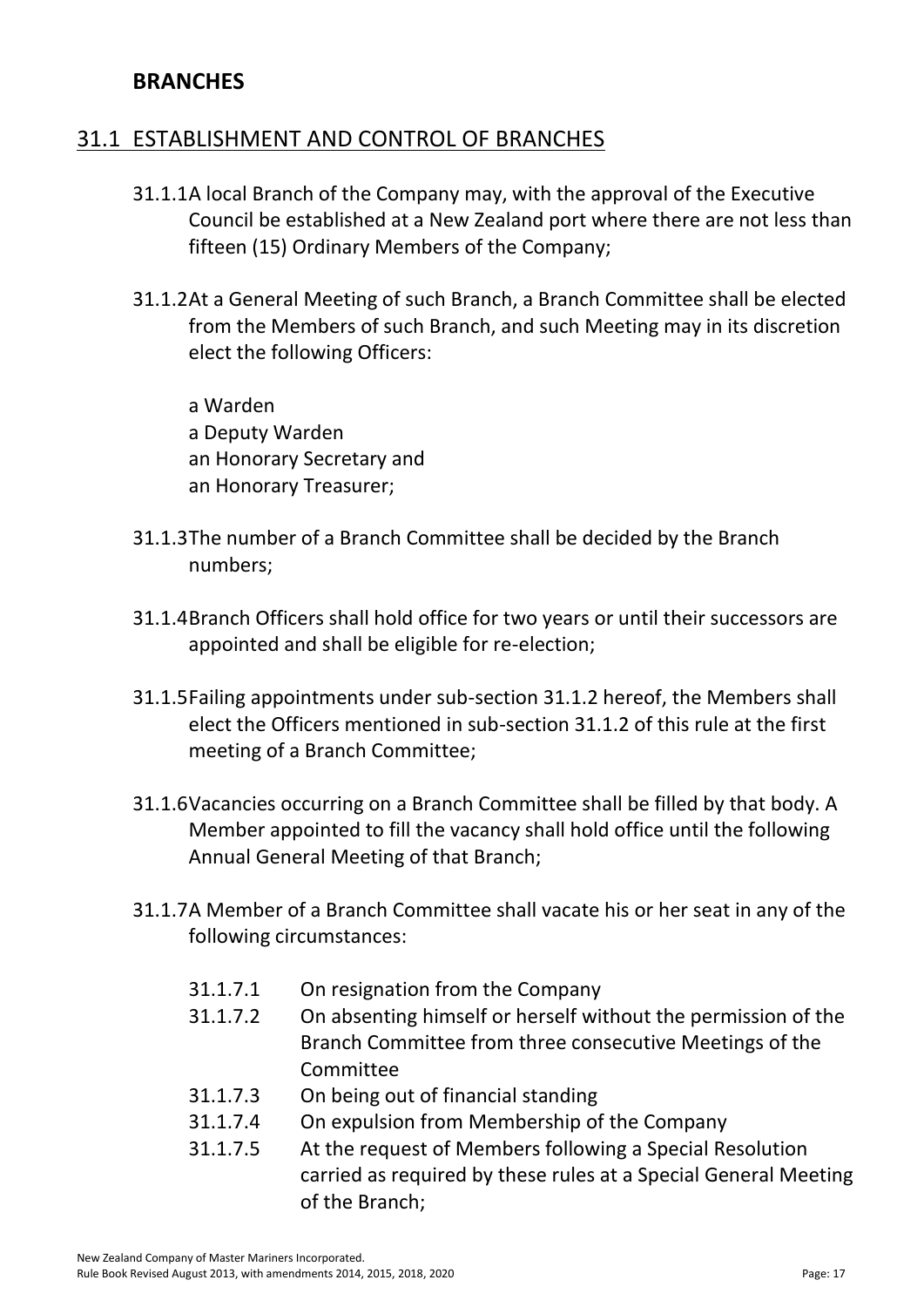- 31.1.8A Branch committee shall meet as and when required but at least once every three months. Special Meetings may be called by the Warden whenever he deems it desirable;
- 31.1.9A copy of all proceedings of a Branch Committee shall be supplied to the Executive Council through the General Secretary;
- 31.1.10 In the absence of the Warden and Deputy Warden any meeting shall elect its own chairperson;
- 31.1.11 A Branch Committee shall, subject to the provisions of this constitution and to the over-riding jurisdiction of the Executive Council, be vested with the following powers:
	- 31.1.11.1 To recruit and admit new Members to the Company
	- 31.1.11.2 To accept resignations of Members from the Company
	- 31.1.11.3 To engage and dismiss employees of the Branch and to fix their remuneration and define their duties
	- 31.1.11.4 Subject to the approval of the Executive Council, to acquire at its own expense premises either on lease, by purchase or otherwise to be used as business or social centres and/or for the activities of the Company and to furnish and equip such premises
	- 31.1.11.5 To appoint such Committee and Sub-Committees as it may deem desirable
	- 31.1.11.6 To open a banking account in the name of the Branch and to appoint Members to operate such account on behalf of the Branch
	- 31.1.11.7 To grant such honoraria from Branch funds as may be decided at the Annual General Meeting of the Branch
	- 31.1.11.8 Generally to do such other things as in the opinions of the Branch Committees are in the interests of the Branch, subject to provisions of rules 3.6 and 3.11;
- 31.1.12 The Honorary Secretary/Treasurer of each Branch shall have similar duties with respect to the Branch as the General Secretary/Treasurer has to the Company under rules 23.1, 23.2 and 23.3. He or she shall also perform such other duties as the Branch Committee directs;
- 31.1.13 Honorary Members or Associates of the Branch may be appointed to the position of the Branch Secretary and/or Treasurer, but in this event such officer, although permitted to join in discussions shall have no voting powers. Honorary Members or Associates of the Branch shall not be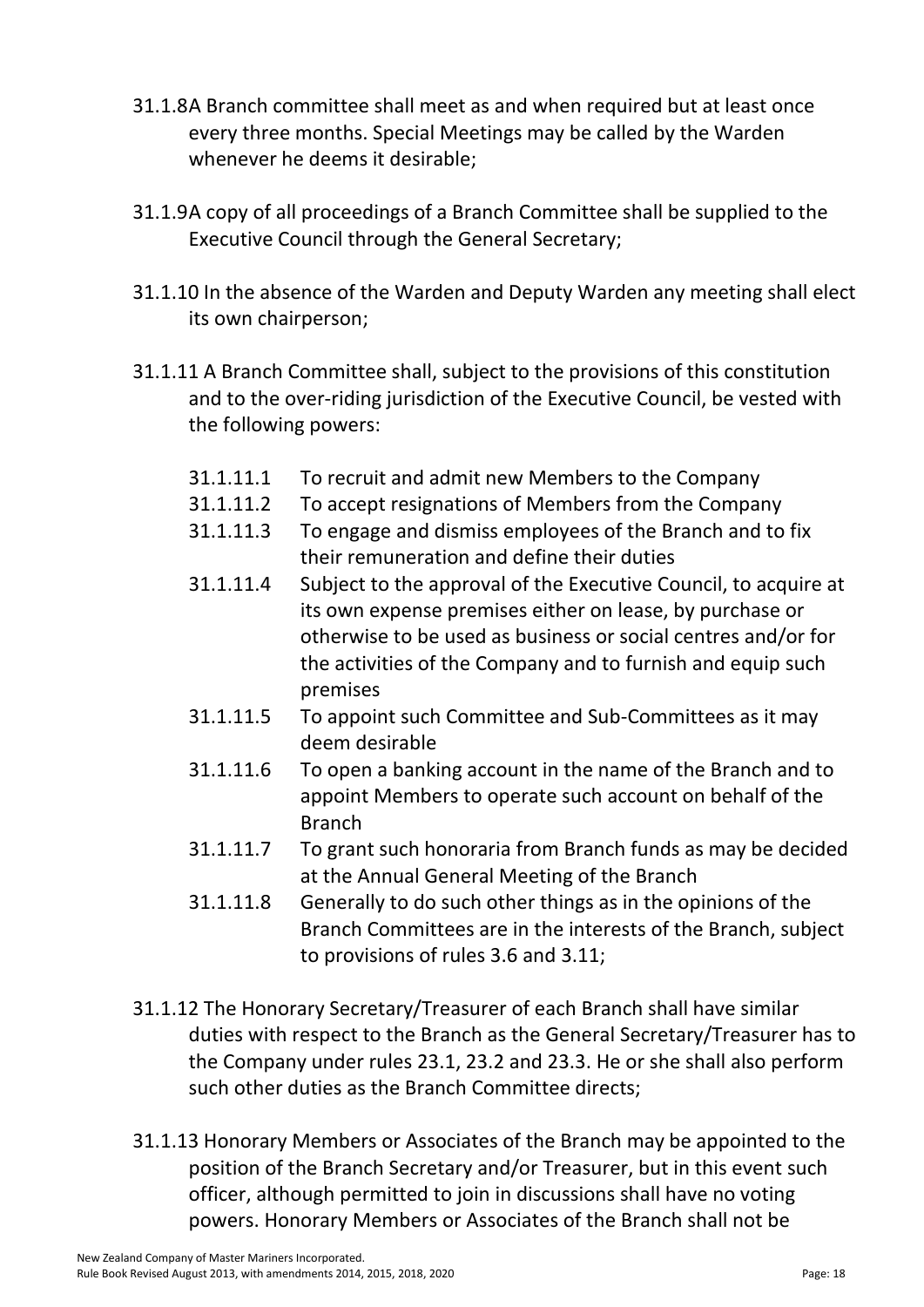eligible, save to the extent permitted by this rule, to become Members of a Branch Committee.

#### 31.2 MANAGEMENT OF BRANCH FUNDS

- 31.2.1The assets and funds controlled by each Branch shall be the common property of the Company;
- 31.2.2Each Branch shall remit to the Company all members' levies made under rule 8. A Branch may impose Branch subscriptions to cover its working expenses, the general activities of the Branch and payment of the Company levy as provided by rule 9. Each Branch shall notify the Executive Council annually of moneys or funds standing to its credit;
- 31.2.3Donations to any Branch shall remain the common property of the Company. However donations shall be retained on the Branch books of account. In the event of the Branch winding up, the donations shall be remitted to the Executive Council through the General Treasurer;
- 31.2.4No expenditure other than petty cash shall be made by any Branch without the sanction of the Branch Committee.

#### 31.3 AUDIT OF ACCOUNTS

- 31.3.1All Branch Committees may, when deemed necessary, arrange for their annual statement of income and expenditure and balance sheet to be audited by an independent person;
- 31.3.2The Executive Council may at any time appoint special auditors to examine any books or accounts pertaining to any funds or account of the Company or of any Branch thereof.

#### 31.4 BRANCH ANNUAL GENERAL MEETINGS

- 31.4.1Each Branch shall hold its Annual General Meeting not later than the month of June in each year;
- 31.4.2The Branch Committee for the ensuing year shall be elected at such a meeting;